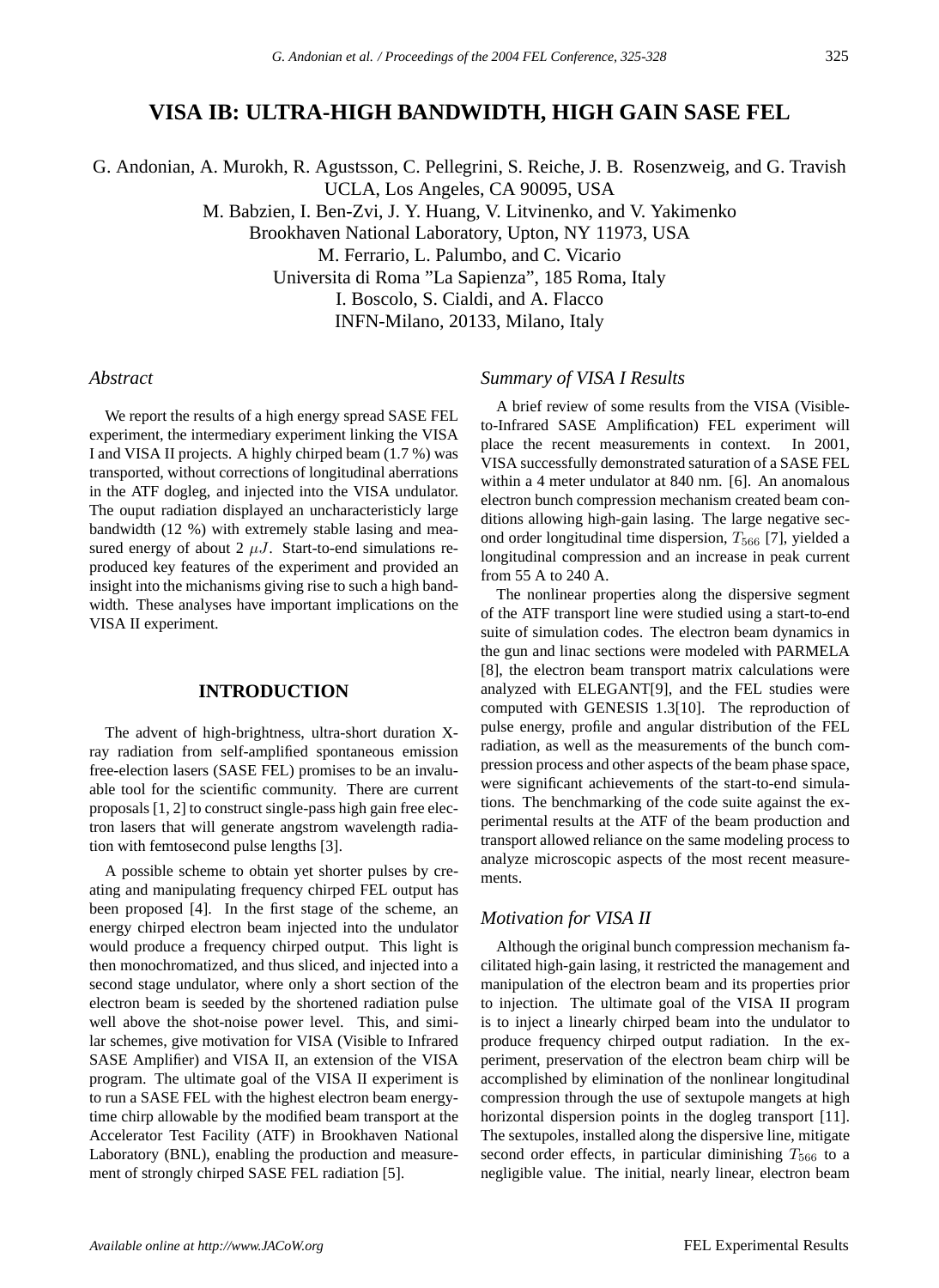chirp applied at the linac, can then be preserved, and even enhanced by a modest amount of linear compression during transport, before injection into the undulator.

# **EXPERIMENT DESCRIPTION**

Before the needed improvements in the linac to undulator transport were made, a set of measurements, performed without sextupole correction, took place at the existing facilities of the ATF. These measurements explored the use of a highly chirped pulse, with nonlinear longitudinal compression, and subsequent FEL amplification, as a stepping stone to VISA II. This transitional experiment demonstrated a previously unobserved large bandwidth of the FEL radiation of  $\sim 12\%$ , at high gain, accompanied by an anomalously wide far-field angular radiation pattern. We present these results below, as well as start-to-end simulations that reproduce some of the more striking aspects of the radiation measurements.

The VISA experimental schematic used in the present experiments is discussed in detail in Ref. [6]. The postinjector 20<sup>o</sup> dogleg transport line that delivers beam to the VISA undulator contains an adjustable collimator located near the begining of the dispersive line, the high energy slit (HES). The measurements of beam size and transmitted fraction at the HES are used to determine the beam energy and energy spread at this point, which are important benchmarks for the simulations. The electron beam (500 pC) at the HES is observed to have a 2.8 % energy spread due to a correlation between energy and longitudinal position (chirp) after the linac exit. Approximately 330 pC propagates through the fully open HES, collimating the beam to a 1.7 % energy spread. Electron beam charge is measured by a Faraday cups located after the gun exit and after the undulator exit. The compression process in the dispersive section is monitored by a Golay cell, installed in front of the undulator, which measures the coherent transition radiation (CTR) intensity emitted from an insertable metallic foil. The CTR energy is peaked when the beam central momentum is chosen to optimize the compression in the dogleg.

The measured FEL radiation displayed an unusual spectrum. The spectrum contained a characteristic double peak structure with a full width bandwidth as high as 12 percent (Figure 1). An average SASE radiation energy of approximately 2  $\mu$ J was recorded; which is within an order of magnitude of the saturation energy of the initial VISA experiment. The dual spiked spectral structure indicates there are 2 distinct lasing modes. The lasing FEL output radiation was also unusually stable in energy, a result of the collimation at the HES, ensuring that the same energy portion of the beam was being transported on each shot. The FEL output was far less sensitive to rf fluctuations and laser and beam centroid jitter, as compared to earlier VISA runs.



Figure 1: Sample shot of the ultra-wide bandwidth observed during the VISA IB runs (Ocean Optics USB2000 Spectrometer).

### *Simulations and Analysis*

The PARMELA-ELEGANT components of the start-toend simulations reproduced the compression process as observed by the combined slit and Golay cell measurements. The simulations show that the bunch peak current after nonlinear compression can reach up to 300 A. This peak is very short in duration (∼200 fs FWHM), containing only 25-30 pC of charge. Unlike the original VISA conditions, however, in the present experiment the compression was insensitive to injection phase fluctuations arising from either RF or photocathode laser timing errors. This is due to the



Figure 2: Longitudinal phase space of a linearly chirped electron beam at linac exit.

large energy spread in the initially chirped beam (Figure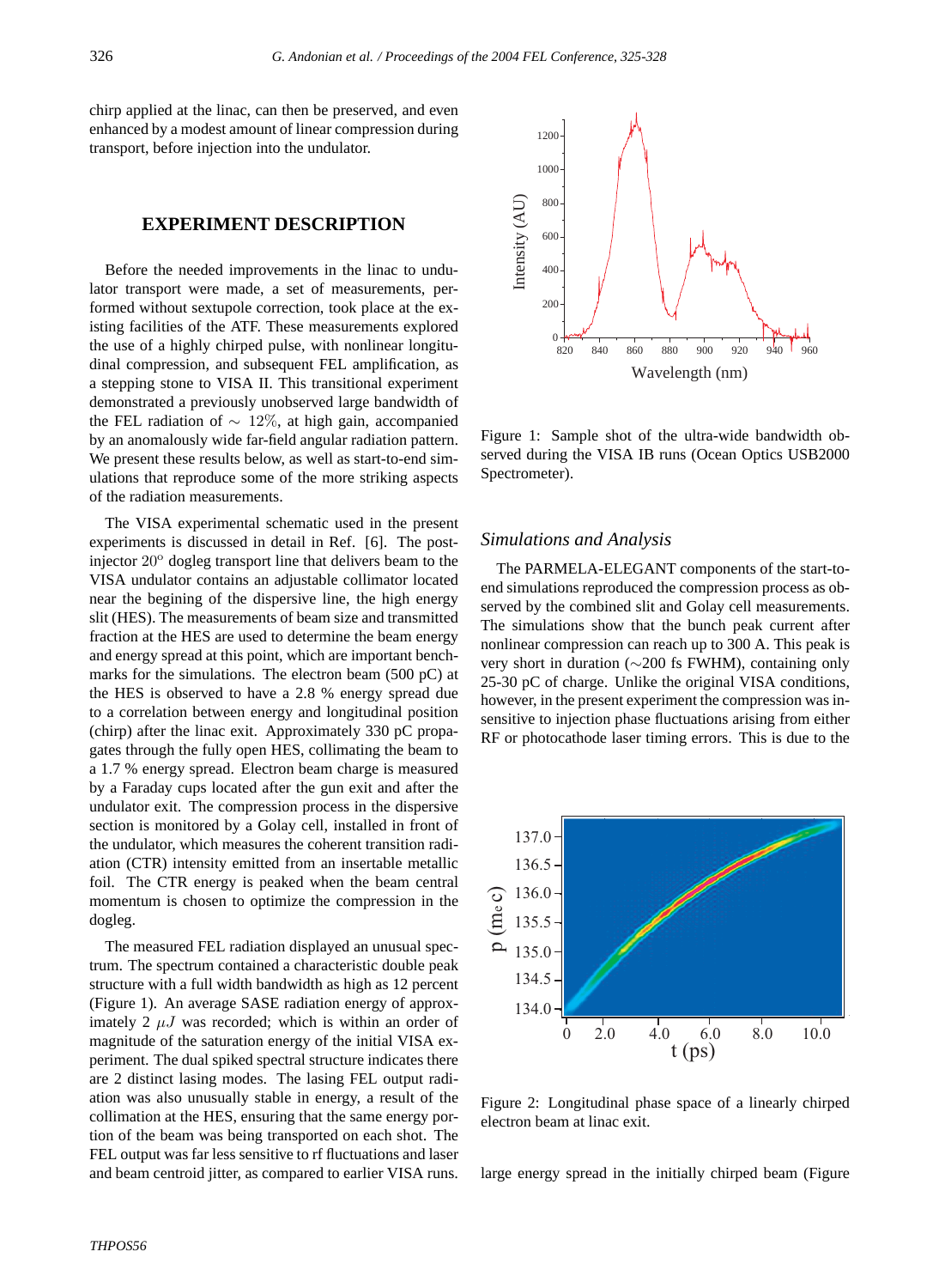2 ), which guarantees that a component of the beam will be compressed, and thus have proper conditions for lasing, because the laser injection and rf phase errors are much smaller than the initial bunch length of 10 ps. The electron beam, prior to injection into the undulator, displays a highly nonlinear longitudinal phase space as a result of the second order dispersion effects of the transport line (Figure 3). Because of these effects, the beam distribution at the undulator entrance also has a highly distorted distribution in  $x - t$  configuration space. As seen in Fig.4, the highly compressed lasing core of the beam lies off axis.



Figure 3: Longitudinal phase space of electron beam at undulator injection (Elegant Simulation).



Figure 4: The time-position correlation of the electron beam prior to undulator injection (Elegant simulation).

The GENESIS module of the start-to-end simulation suite provided some insight into the basis of the observed FEL spectrum. In terms of general system performance,

simulations showed that the FEL had reached near saturation, with gain comparable to that achieved in prior VISA runs. Simulations also reproduced some key facets of the observed spectrum, namely the large bandwidth and double spiked structure (Figure 5). Simulations also showed that the slice-emittance degradation, due to the large energy spread, compression, and residual dispersion, was not a crucial concern. The overall beam quality, in particular the high current, was sufficient for stable, sustained, high-gain lasing, close to saturation. The shorter wave-



Figure 5: Wide FEL bandwidth ( 10%) and "double hump" structure are numerically reproduced (GENESIS Simulation).

length spike in the spectrum of Fig. 1 is similar to that observed in VISA. The second, long wavelength spike is attributed to the amplification of a parasitic mode that is excited when the beam is off-axis in the undulator. Measurements indicate that the beam is slightly mismatched in centroid and envelope to the undulator quadrupole focusing lattice, which was incorporated into the simulations. This mismatch caused the lasing core of the beam to undergo betatron oscillations with as high as 300  $\mu$ m secular amplitude. As seen in Figure 6, there is a strong correlation between the maxima in this core offset and the maxima of the observed spectral bandwidth. The relationship between the off-axis betatron motion and the spectrum has a number of components to it. The additional transverse undulation of the lasing electrons' trajectories due to the periodic application of alternating gradient quadrupoles (strong focusing) causes the FEL resonant condition to change when the beam core is off-axis. One may view this scenario as a bi-periodic undulator, with the long wavelength component of the trajectory due to the off-axis alternating, with no drift in between, quadrupole forces, which have a squarewave "FD" form, yielding an effective undulator parameter of  $K_q = eB' \Delta x L_q / 2\pi m_e c$ , where  $\Delta x$  is the average offset,  $B'$  is the quadrupole gradient, and  $L_q$  is the period